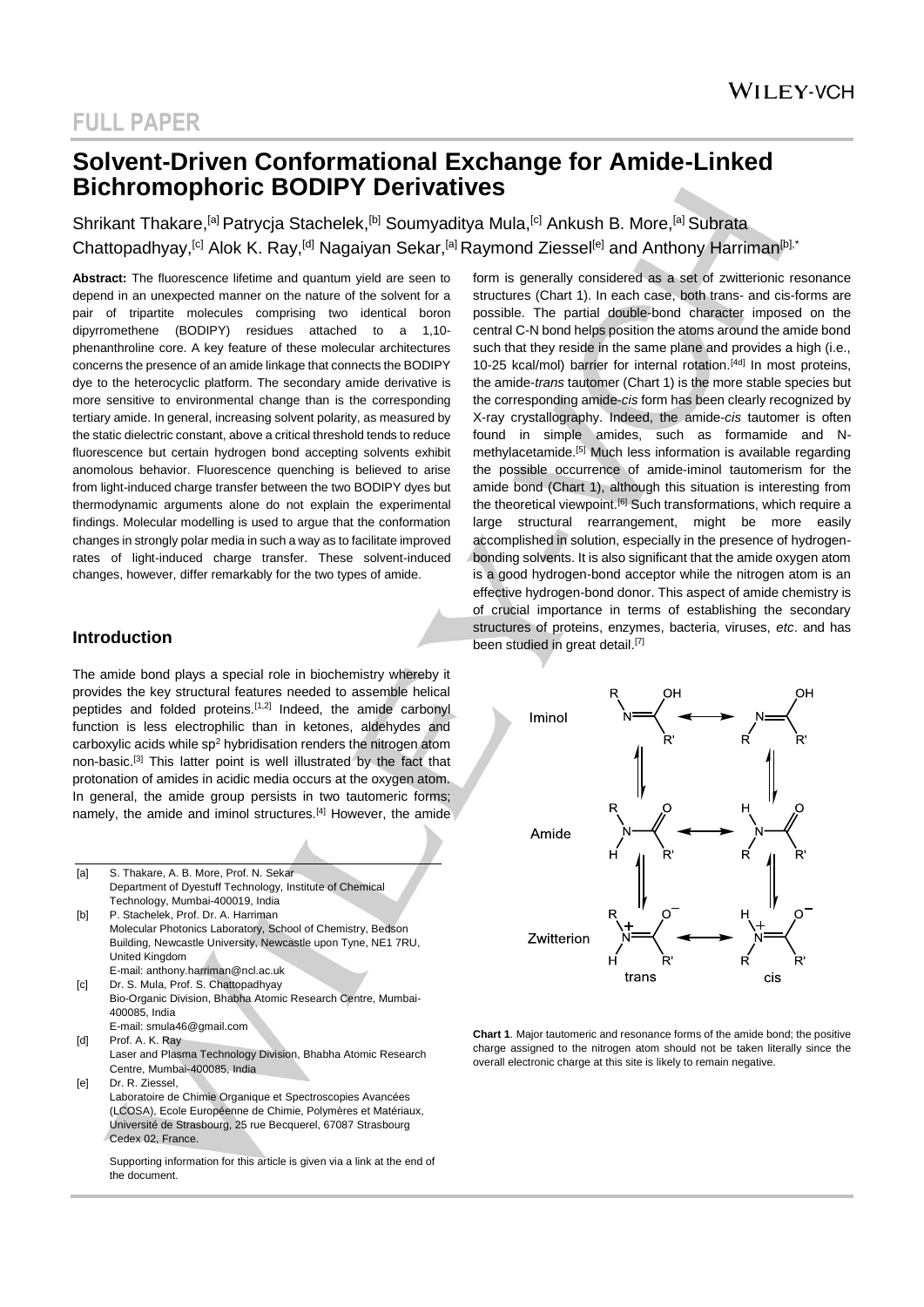The amide bond, although relatively small, might be expected to help dictate the global structures of large organic molecules and even supramolecular entities.[8] This realization takes on additional importance when allowance is made for the fact that the amide linkage can be sensitive to changes in the local environment. We now report bichromophoric molecules, BAB(H) and BAB(ET), wherein two identical boron dipyrromethene (BODIPY) dyes are appended at the 2,9-positions of a 1,10 phenanthroline residue by way of amide connectors (Figure 1). Such BODIPY dyes are highly fluorescent markers<sup>[9]</sup> that, at least in the case of monomeric dyes, are insensitive to the nature of the surrounding medium, temperature or pressure.<sup>[10]</sup> The specific intention of this work is to explore whether the amide bond, which constitutes less than 3% of the total solvent-accessible surface area of the supermolecule, can exert control over the molecular geometry. It might be noted that there is a complete library of BODIPY derivatives bearing aryl hydrocarbons attached directly to the dipyrrin backbone or through the pseudo-*meso*-position[9] but none of these structures use an amide spacer as the means by which to interconnect the terminals.



are likely to be strongly fluorescent when embedded in a solvent reservoir.<sup>[11]</sup> Rotations around the connecting units should ensure that the two BODIPY dyes remain mutually independent and it might be noted that NMR spectra are fully consistent with this notion. In the event that the amide connector responds to changes in the nature of the surrounding solvent, the molecular conformation might be expected to change in such a way that the two BODIPY fluorophores are brought into closer proximity. In turn, this effect should be visualized by a change in the overall fluorescence output. The idea behind using 1,10-phenanthroline is to make use of its well-known ability $[12]$  to complex cations from solution, including protons. It is also apparent that repulsion between lone-pairs on the carbonyl and aza-nitrogen atoms should help establish the molecular conformation. If successful, this approach could be adapted to generate related structural changes brought about by external or internal triggering so that the kinetics for the folding and/or unfolding steps might be monitored. Such information could be helpful in terms of better understanding the critical issues of protein denaturation<sup>[13]</sup> and unfolding.[14]



**Scheme 1**. Synthetic scheme for preparation of dyes **2**, **3**, BAB(ET), BAB(H) and BQD. Reagents and conditions (a)  $H_2$ , 10% Pd/C (10%), H<sub>2</sub>O, EtOH/QH<sub>3</sub>CN (1:)), 70 °C (for 2) and  $H_2$ , 10% Pd/C (10%), H<sub>2</sub>O, CH<sub>2</sub>Cl<sub>2</sub>/EtOH (1:1), 25 <sup>o</sup>C (for **3**); (b) SOCl2, reflux, 24 h. (c) **2** (for BAB(ET))/ **3** (for BAB(H)), Et<sub>3</sub>N, CH<sub>2</sub>Cl<sub>2</sub>, 25 °C, 24 h. (d) CH<sub>3</sub>COCI, CH<sub>2</sub>Cl<sub>2</sub>, 25 °C, 12 h.



Synthesis of the target bichromophoric<sup>3</sup> molecules BAB(ET) and BAB(H), which differ only in terms of the substitution pattern at the amide sites, was aided by earlier work<sup>[15]</sup> which explored the catalytic hydrogenation of the corresponding mononuclear BODIPY derivative, **1**, bearing a *meso*-4-nitrophenyl group. Thus, the Pd-catalyzed hydrogenation of **1** in a mixture of dichloromethane and ethanol at 25  $\degree$ C gave the expected amino-BODIPY **3** as the only product. However, when the reaction was carried out in a mixture of acetonitrile and ethanol at 70 °C, dye 2 was the major product along with a small amount of **3** (**2**:**3** = 95:5) (Scheme 1). Apparently, the initially formed **3** is readily transformed to 2 by an *in situ* reaction with CH<sub>3</sub>CN.<sup>[16]</sup> Compound **3** was acetylated with acetyl chloride in  $CH_2Cl_2$  to obtain the control compound, BOD, in 81% yield (Figure 1 and Scheme 1). The target compounds BAB(ET) and BAB(H) were synthesized by reacting 1,10-phenanthroline-2,9-diacyl chloride[17] with **2** and **3**, respectively. After workup and purification by flash chromatography, the desired compounds were isolated in 42% and 52% yield, respectively (Scheme 1).

The target compounds were characterized fully by NMR spectroscopy, giving well-defined spectra. For example, in the case of dye BAB(H), aromatic protons of the 1,10-phenanthroline unit appear as two different sets of signals. Protons of the central aromatic ring resonate as a singlet at 8.04 ppm whereas the other aromatic protons exhibit two doublets at 8.57 and 8.74 ppm. The methyl groups of the BODIPY moieties resonate as singlets at 1.35 and 2.50 ppm, while the ethyl groups resonate as quartets (2.22 ppm) and triplets (0.91 ppm). The aromatic phenyl protons of the two BODIPY units are found as doublets at 7.33 and 8.11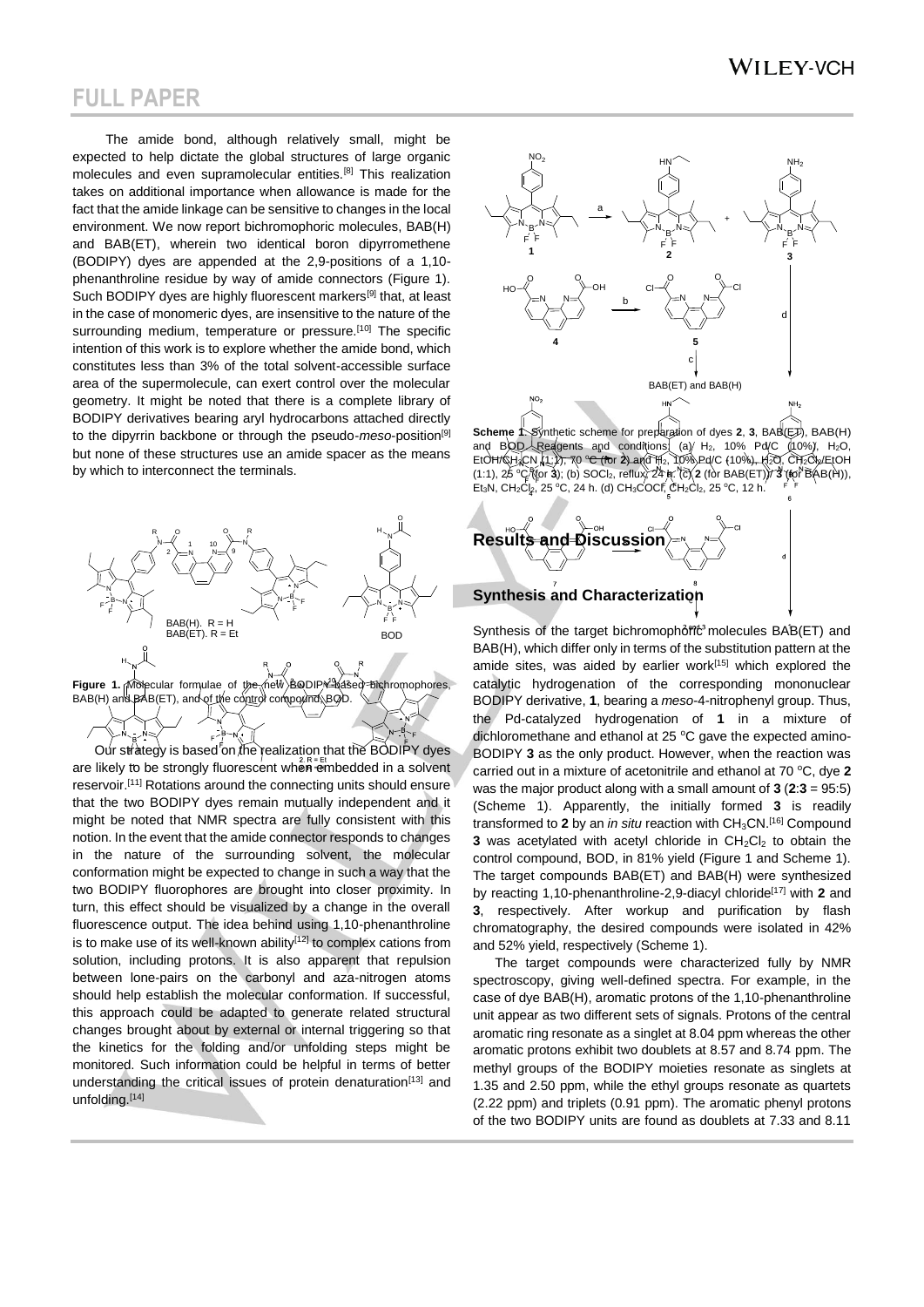ppm with the expected 4-proton integration for each signal. A diagnostic signal is provided by the N-H proton which is found as a singlet at 10.88 ppm. The carbon-13 NMR spectra present the expected 4 and 15 signals for the alkyl and aromatic carbon atoms, respectively. The amide carbonyl signal is found at 162.1 ppm in CDC<sub>l3</sub>.



**Figure 2**. Typical cyclic voltammograms recorded for the target compounds (ca. 2 mM) in de-aerated CH<sub>2</sub>Cl<sub>2</sub> containing background electrolyte. Note Fc refers to ferrocene used as internal standard. The lower axis corresponds to mV vs SCE.

#### **Electrochemistry**

Cyclic voltammetry studies were carried out for the target compounds, BOD, BAB(ET) and BAB(H), in both  $CH_2Cl_2$  and CH3CN with tetra-N-butylammonium hexafluorophosphate as the supporting electrolyte and the main results are summarized by way of Table 1. The control compound, BOD, exhibits *quasi*reversible one-electron oxidation and reduction steps with halfwave potentials of +0.95 V and -1.40 V vs SCE, respectively, that can be assigned to formation of the corresponding  $\pi$ -radical cation and anion (Figure 2).<sup>[18]</sup> The amide function has no effect on the reduction potentials and does not make a direct contribution to the cyclic voltammograms. The two solvents give comparable results. For BAB(ET), similar oxidation and reduction processes are observed, with much the same half-wave potentials to those noted for the control compound, and there are no undue effects associated with the bridging 1,10-phenanthroline unit. With the bichromophore, however, both processes involve the quasireversible transfer of two electrons. That the two electrons are transferred at the same potential is taken as testimony to the fact that the BODIPY units do not interact in an electronic sense.

Although BAB(H) displays similar behavior to that noted for BAB(ET), there is indication for the one-electron reduction of the

1,10-phenanthroline-based bridge at about -1.6 V vs SCE (Figure 2). The appearance of this wave is attributed to internal hydrogen bonding between the aza-N atom and the amide proton. In fact, this situation was confirmed by infra-red spectroscopy. The significance of these results is that light-induced charge transfer between the BODIPY units and the bridging 1,10-phenanthroline unit is thermodynamically unfavorable, even in polar solvent. The electrochemistry also indicates that there is no electronic interaction between the appended BODIPY residues.

**Table 1**. Electrochemical data recorded for the target BODIPY-based dyesin CH2Cl2. *[a]*

| Compound   | $E^0_{\text{ox}}$ , V ( $\Delta E$ , mV) | $E^0$ <sub>red</sub> , V ( $\Delta E$ , mV) |
|------------|------------------------------------------|---------------------------------------------|
| <b>BOD</b> | $+0.57(32)$                              | $-1.77(74)$                                 |
| BAB(ET)    | $+0.61(66)$                              | $-1.69(70)$                                 |
| BAB(H)     | $+0.60(82)$                              | $-1.69(62); -1.98(78)$                      |

[a]Half-wave potentials determined by cyclic voltammetry in deoxygenated  $CH<sub>2</sub>Cl<sub>2</sub>$  solution, containing 0.1M TBAPF<sub>6</sub>, at a solute concentration of 1.5 mM at 25 °C. Potentials were standardized using ferrocene (Fc) as an internal reference and the half-wave potentials are reported relative to the Fc/Fc<sup>+</sup> couple. Error in half-wave potentials is ±15 mV.

**Table 2**. Comparison of the photophysical properties determined for the target compounds in THF solution at room temperature.

| Compound   | $\lambda$ <sub>MAX</sub> /<br>nm | $\lambda$ FLU $/$<br>nm | ФF   | $\tau s$ /<br>ns | SS/<br>$cm^{-1}$ [a] | $k_{\rm RAD}$ / $10^8$<br>$S^{-1}$ [b] |
|------------|----------------------------------|-------------------------|------|------------------|----------------------|----------------------------------------|
| <b>BOD</b> | 523                              | 536                     | 0.80 | 5.9              | 465                  | 1.38                                   |
| BAB(H)     | 522                              | 540                     | 0.73 | 5.4              | 640                  | 1.40                                   |
| BAB(ET)    | 524                              | 538                     | 0.75 | 5.5              | 500                  | 1.40                                   |

[a]SS refers to the Stokes' shift for normalized spectra. [b] Radiative rate constant calculated from the Strickler-Berg expression.

#### **Photophysical Properties**

The absorption and fluorescence spectra recorded for the control compound, BOD, in tetrahydrofuran (THF) at room temperature are entirely in accord with what might be expected for a conventional BODIPY dye.<sup>[9]</sup> The absorption maximum ( $\lambda_{\text{MAX}}$ ) lies at 523 nm while the emission maximum ( $\lambda_{FLU}$ ) is found at 536 nm. Both values are unremarkable when considered in terms of related BODIPY derivatives.<sup>[19]</sup> Moreover, both the fluorescence quantum yield ( $\Phi_F = 0.80$ ) and excited-singlet state lifetime ( $\tau_S =$ 5.9 ns) are in line with values recorded for structurally related dyes.<sup>[9,19]</sup> There is excellent agreement between absorption and excitation spectra and the time-resolved emission decay profiles are well described by mono-exponential fits. Changes in solvent polarity have little effect on these various parameters, although the absorption and emission maxima do respond slightly to changes in solvent polarizability.[20] Spectral properties recorded for the bichromophores under identical conditions are closely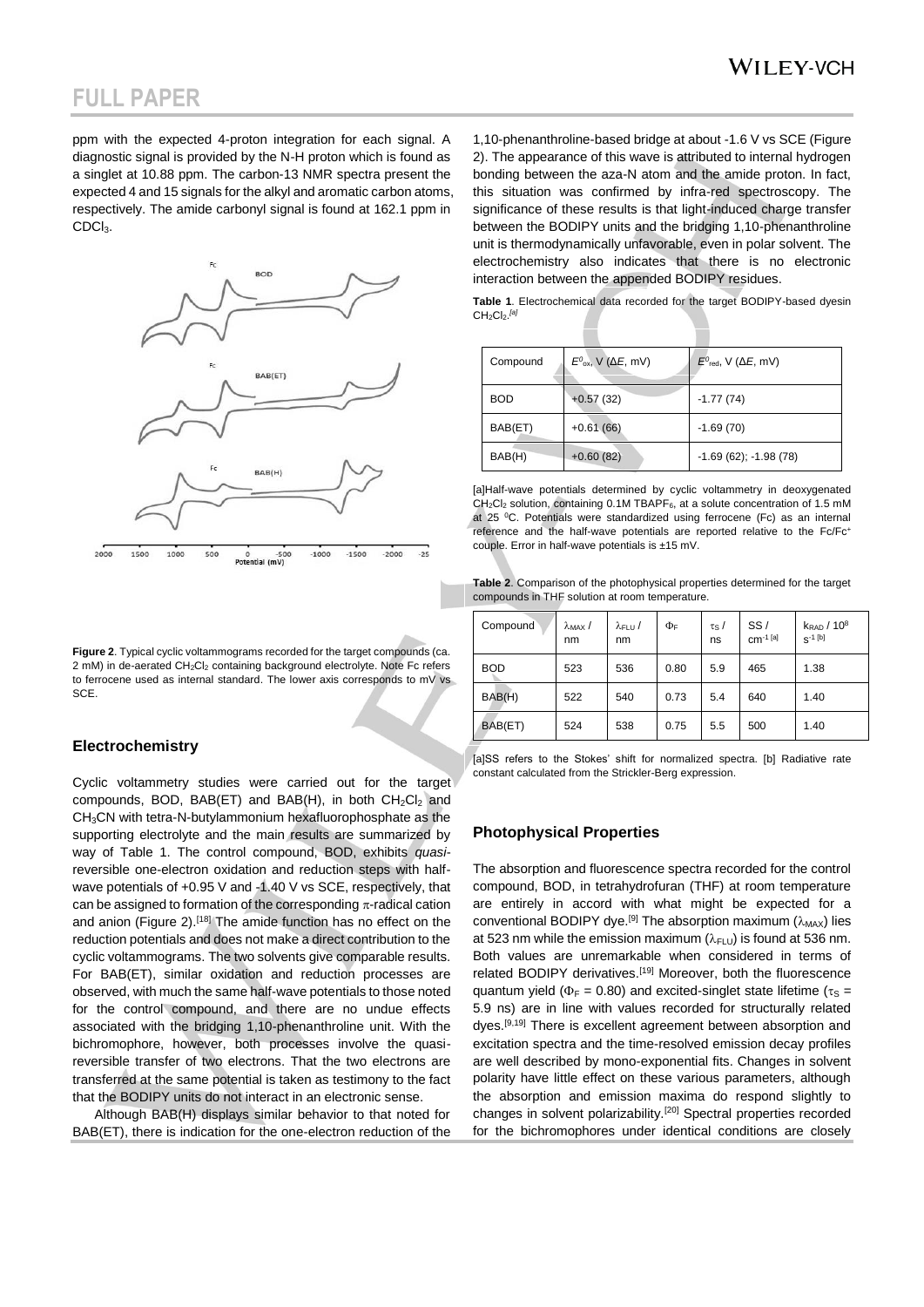comparable to those recorded for BOD (Table 2, Figure 3). Thus, we can conclude that there are no undue electronic effects associated with either the amide linker or the 1,10-phenanthroline spacer. In THF solution, the quantum yields and excited-state lifetimes recorded for BAB(ET) and BAB(H) are comparable to those found for BOD, although fluorescence is decreased slightly, especially for BAB(H) (Table 2). For the two bichromophores, excitation and absorption spectra are in close agreement and time-resolved decay curves remain mono-exponential over at least three half-lives. The presence of molecular oxygen does not affect the derived properties while changes in solvent polarity have only minimal effect on the absorption and emission spectral maxima and on the band half-widths.



**Figure 3.** Normalized absorption (black curve) and fluorescence (grey curve) spectra recorded for BAB(H) in THF solution at room temperature.

The photophysical properties of the tertiary amide derivative, BAB(ET), were recorded in a range of organic solvents of differing dielectric constant,  $\varepsilon_{\rm S}$ , and the results are summarized in Table 3. The variation in  $\Phi_F$  is small across the range of solvents, despite  $\varepsilon$ <sub>S</sub> changing from 2 to 47 and there is no noticeable influence of hydrogen-bond donor solvents. On close scrutiny, it seems that there is a gradual decrease in  $\Phi_F$  with increasing solvent polarity but the effect is shallow and certain solvents do not follow the generic pattern. The excited-state lifetime measured in the same series of solvents decreases with increasing solvent polarity in much the same manner as found for the quantum yield. However, in polar solvents ( $\varepsilon$ <sub>S</sub>> 10) the quality of the statistical fit to a monoexponential decay falls below the satisfactory level.[21] This fit can be judged best in terms of the randomness of the weighted residuals,[22] but is also evident in an increased chi-squared parameter ( $\chi^2$ ) and in the Durbin-Watson term; N.B.  $\chi^2$  is given in Table 3. Inclusion of a short-lived (i.e., <1 ns) or long-lived (i.e., >10 ns) component did not improve the quality of the fit. However, analysis of the decay curves as dual-exponential fits with lifetimes in the range of 5-7 ns and 1-3 ns gave superior (i.e., more random)

residuals and  $\chi^2$  parameters closer to unity. Furthermore, the fractional contribution (A<sub>1</sub>) of the shorter-lived component ( $\tau$ <sub>1</sub>) was found to increase in significance with increasing solvent polarity (see Supporting Information). Although the two lifetimes are too close for unique solutions to be extracted from these fits, the dualexponential behaviour appears to better represent the situation in polar solution. Even so, certain hydrogen-bond acceptor solvents, specifically N,N-diethylformamide, N,N-diethylacetamide and dimethylsulfoxide, appear to behave anomalously.

| Table 3. Effect of solvent dielectric constant on the photophysical properties of |  |  |
|-----------------------------------------------------------------------------------|--|--|
| BAB(ET) as recorded at room temperature.                                          |  |  |

| Solvent                         | $\epsilon$ s | $\Phi_F$ | $\tau_{\rm S}$ / ns [a] | k <sub>rad</sub> /<br>$10^8 s^{-1}$ | $\chi^2$ [b] |
|---------------------------------|--------------|----------|-------------------------|-------------------------------------|--------------|
| Toluene                         | 2.43         | 0.78     | 5.74                    | 1.36                                | 0.95         |
| Dibutyl ether                   | 3.18         | 0.83     | 6.85                    | 1.21                                | 0.92         |
| Diethyl ether                   | 4.33         | 0.86     | 6.35                    | 1.35                                | 1.05         |
| CHCl <sub>3</sub>               | 4.89         | 0.85     | 6.45                    | 1.32                                | 1.07         |
| Ethyl acetate                   | 6.02         | 0.82     | 6.60                    | 1.24                                | 1.06         |
| <b>MTHF</b>                     | 7.47         | 0.79     | 6.60                    | 1.20                                | 0.99         |
| <b>THF</b>                      | 7.58         | 0.75     | 5.85                    | 1.28                                | 0.96         |
| CH <sub>2</sub> Cl <sub>2</sub> | 9.02         | 0.78     | 6.17                    | 1.26                                | 1.12         |
| Heptyl cyanide                  | 13.0         | 0.68     | 6.10                    | 1.12                                | 1.30         |
| Valeronitrile                   | 20.0         | 0.58     | 6.00                    | 0.97                                | 1.43         |
| Acetone                         | 21.4         | 0.67     | 6.00                    | 1.12                                | 1.12         |
| Ethanol                         | 24.3         | 0.48     | 5.60                    | 0.86                                | 1.39         |
| Butyronitrile                   | 24.6         | 0.55     | 5.90                    | 0.93                                | 1.52         |
| Nitropropane                    | 27.3         | 0.46     | 5.55                    | 0.83                                | 1.87         |
| Propionitrile                   | 28.9         | 0.44     | 5.60                    | 0.79                                | 1.51         |
| DEF <sup>[c]</sup>              | 29.0         | 0.66     | 6.05                    | 1.09                                | 1.09         |
| Chloroacetonitrile              | 30.0         | 0.51     | 4.85                    | 1.05                                | 1.73         |
| Methanol                        | 33.6         | 0.43     | 4.15                    | 1.04                                | 1.87         |
| Acetonitrile                    | 37.5         | 0.35     | 3.35                    | 1.05                                | 2.20         |
| DEA <sup>[d]</sup>              | 38.3         | 0.66     | 5.65                    | 1.17                                | 1.32         |
| DMSO <sup>[e]</sup>             | 46.7         | 0.64     | 5.74                    | 1.11                                | 1.28         |

[a] Lifetime of the excited-singlet state based on a single-exponential fit. [b] Reduced chi-squared parameter associated with the single-exponential fit. [c] DEF = N,N-Diethylformamide. [d] DEA = N,N-Diethylacetamide. [e] DMSO = Dimethylsulfoxide.

At relatively low levels of precision, the dual-exponential or stretched-exponential fits give an adequate representation of the time-resolved emission decay profiles. At higher levels of precision, these fits become less satisfactory in terms of the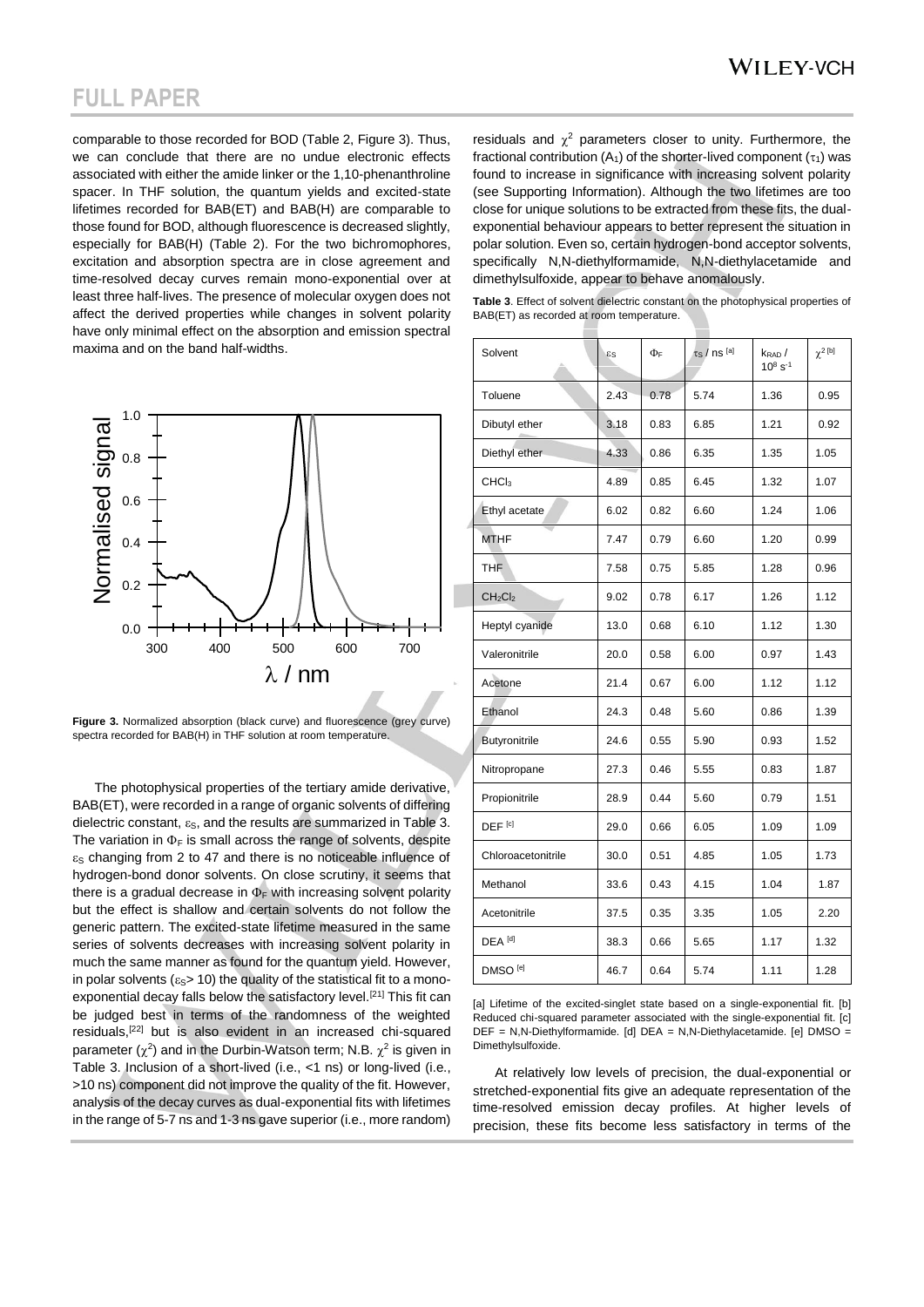randomness of the residuals and it is necessary to add a third exponential term. Even so, unique solutions could not be recovered from data collected over different time scales or count rates. An additional problem is that the derived lifetimes are too similar for accurate analysis. Under such conditions, it is impossible to justify the use of two or three discrete lifetimes as opposed to a continuous distribution of lifetimes. Certainly, the molecular structure is not suggestive of several discrete conformations because of what might be considered facile rotations. This situation is not uncommon in fluorescence spectroscopy, especially with regards to biologically relevant materials, and has led to the introduction of the maximum entropy method<sup>[23]</sup> (MEM). This analytical approach, modified to increase reliability about the zero-time shift, $[24]$  allows recovery of the shape of distributions of lifetimes. The MEM method allows determination of the coefficients of an exponential series of preset lifetimes isolated from correlation effects and instrumental oscillations.



**Figure 4**. Maximum entropy method plots derived by fitting the deconvoluted emission decay curves for (a) BAB(ET) and (b) BAB(H) in butyronitrile (grey curve) and acetonitrile (black curve). See the text and Table 5 for the derived parameters.

Using a variety of time ranges for each sample, it proved possible to recover reproducible lifetime distributions for BAB(ET) in polar and weakly polar solvents. In each case, the longer-lived species gave a lifetime of around 4-6 ns while the shorter-lived component was in the region of 1-2 ns (Figure 4a). There was no obvious correlation between mean lifetime and solvent polarity but the total contribution of the shorter-lived species, integrated

as a Gaussian profile, increased progressively with increasing  $\varepsilon_{\rm S}$ (see Supporting Information). Thus, based on the MEM analysis, there appears to be a wide variety of slowly interconverting conformers that fall into two loose families, which differ in terms of the relative radiative probability of the BODIPY fluorophores

It might be important to stress that  $\varepsilon_{\rm S}$  is not the only means for expressing solvent polarity<sup>[25]</sup> and, in fact, several alternatives are available. These include Reichardt's empirical ET(30) parameter,<sup>[26]</sup> the Kirkwood factor<sup>[27]</sup> and the Catalan SPP<sup>[28]</sup> and SB<sup>[29]</sup> factors. It is not the purpose of the present investigation to critically compare these solvent descriptors but it should be emphasized that similar behavior is noted in all cases with regards to the polarity effect on fluorescence probability.

**Table 4**. Effect of solvent dielectric constant on the photophysical properties of BAB(H) as recorded at room temperature.

| Solvent                         | $\epsilon$ s | ΦF   | $\tau$ s / ns <sup>[a]</sup> | $k_{\text{RAD}}$<br>$10^8$ s <sup>-1</sup> | $\chi^2$ <sup>[b]</sup> |
|---------------------------------|--------------|------|------------------------------|--------------------------------------------|-------------------------|
| Toluene                         | 2.43         | 0.60 | 4.19                         | 1.43                                       | 1.02                    |
| Dibutyl ether                   | 3.18         | 0.65 | 4.50                         | 1.44                                       | 0.96                    |
| Diethyl ether                   | 4.33         | 0.71 | 5.15                         | 1.38                                       | 0.97                    |
| CHC <sub>3</sub>                | 4.89         | 0.73 | 5.52                         | 1.32                                       | 1.10                    |
| Ethyl acetate                   | 6.02         | 0.74 | 5.23                         | 1.41                                       | 1.08                    |
| <b>MTHF</b>                     | 7.47         | 0.73 | 4.88                         | 1.50                                       | 1.18                    |
| THF                             | 7.58         | 0.73 | 5.36                         | 1.36                                       | 1.14                    |
| CH <sub>2</sub> Cl <sub>2</sub> | 9.02         | 0.63 | 5.40                         | 1.17                                       | 1.38                    |
| Heptyl cyanide                  | 13.0         | 0.66 | 5.20                         | 1.27                                       | 1.53                    |
| Valeronitrile                   | 20.0         | 0.56 | 5.14                         | 1.10                                       | 1.82                    |
| Acetone                         | 21.4         | 0.50 | 5.18                         | 0.97                                       | 1.48                    |
| Ethanol                         | 24.3         | 0.46 | 4.60                         | 1.00                                       | 1.94                    |
| Butyronitrile                   | 24.6         | 0.44 | 4.55                         | 0.97                                       | 2.11                    |
| Nitropropane                    | 27.3         | 0.39 | 3.57                         | 1.11                                       | 1.82                    |
| Propionitrile                   | 28.9         | 0.23 | 1.96                         | 1.12                                       | 2.35                    |
| DEF <sup>[c]</sup>              | 29.0         | 0.48 | 4.85                         | 1.00                                       | 1.60                    |
| Chloroacetonitrile              | 30.0         | 0.21 | 1.91                         | 1.10                                       | 2.28                    |
| Methanol                        | 33.6         | 0.19 | 1.00                         | 1.90                                       | 2.35                    |
| Acetonitrile                    | 37.5         | 0.07 | 0.74                         | 0.95                                       | 3.10                    |
| DEA <sup>[d]</sup>              | 38.3         | 0.42 | 3.92                         | 1.07                                       | 2.23                    |
| DMSO <sup>[e]</sup>             | 46.7         | 0.12 | 0.90                         | 1.33                                       | 1.93                    |

[a] Lifetime for the excited-singlet state as recovered from single-exponential fits. [b] Reduced chi-squared parameter associated with the singlet-exponential  $[c]$  DEF = N,N-diethylformamide. [d] DEA = N,N-diethylacetamide. [e] DMSO = dimethylsulfoxide.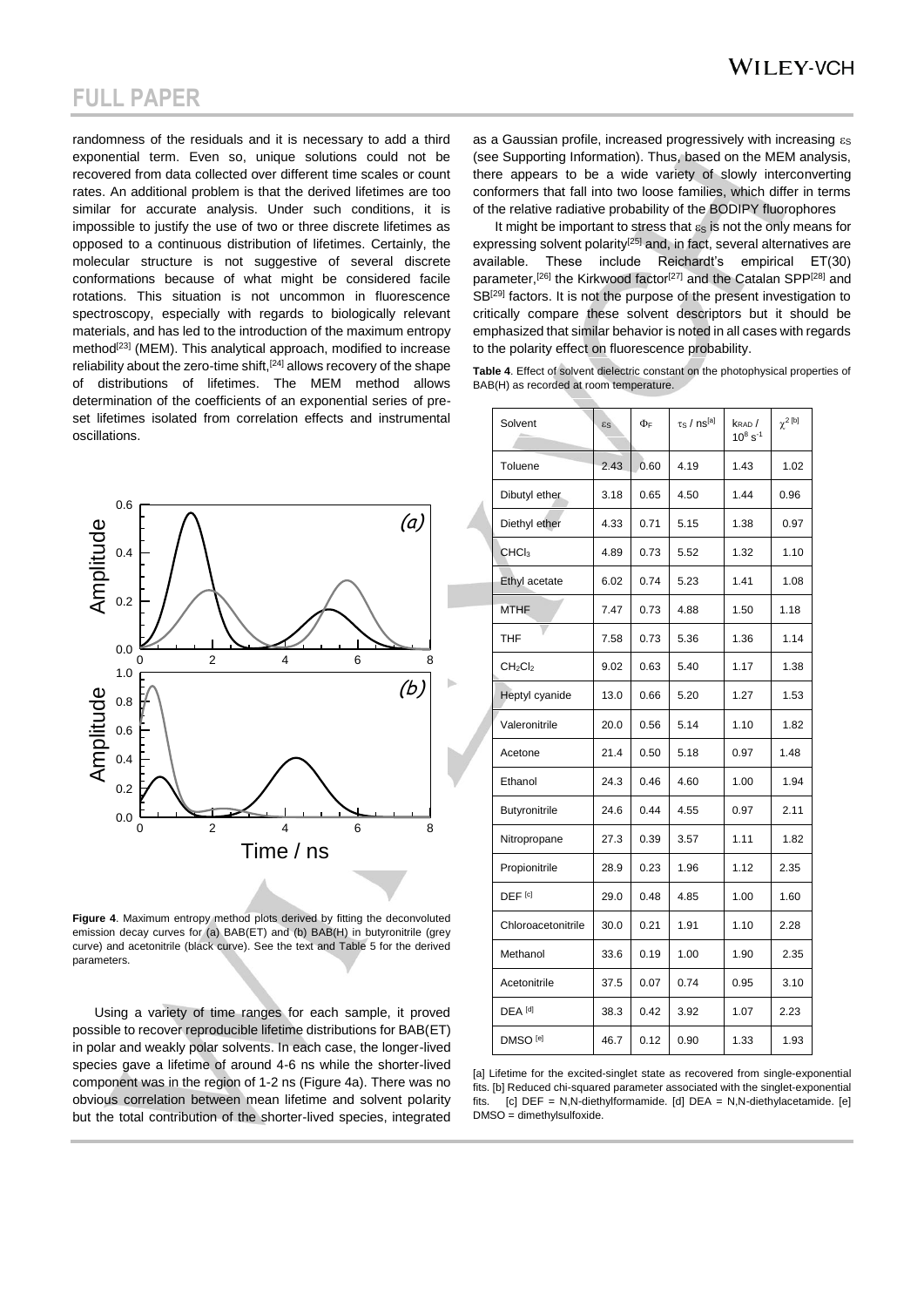An increased level of solvent sensitivity is displayed by BAB(H) across the same series of solvents (Table 4). In general, increasing  $\varepsilon_{\rm S}$  tends to decrease  $\Phi_{\rm F}$ , although the overall behavior is non-linear and again there are a few anomalous solvents. These latter solvents are identified as being acetone ( $\varepsilon_{\rm S}$  = 21.4), N,N-diethylformamide ( $\varepsilon_s$  = 29), N,N-diethyl-acetamide ( $\varepsilon_s$  = 38.3) and dimethylsulfoxide ( $\varepsilon$ <sub>S</sub> = 46.7) and are hydrogen-bond acceptors. As such, these solvents might be expected to form a hydrogen bond with the amide proton and thereby perturb the molecular conformation. Otherwise, protic and aprotic solvents follow a common trend and there is no indication that solvent attachment to the aza-N atoms is important in the fluorescence quenching process. In mixtures of THF ( $\varepsilon$ <sub>S</sub> = 7.6) and acetonitrile  $(\epsilon_s = 37.5)$ ,  $\Phi_F$  decreases progressively with increasing mole fraction of acetonitrile while that for BOD, used as the control, shows no such effect (Figure 5).



**Figure 5**. Effect of solvent composition on the fluorescence intensity recorded for BAB(H). The arrow indicates the direction of increasing mole fraction of acetonitrile in the mixture with THF; individual spectra refer to acetonitrile mole fractions of 0, 0.44, 0.61, 0.76 and 1.0.

As above, the fluorescence decay curves recorded for BAB(H) could be analyzed satisfactorily in terms of monoexponential fits in non-polar (i.e.,  $\varepsilon_S < 8$ ) solvents. However, with increasing solvent polarity the quality of the exponential fit was seen to worsen; this judgement was based<sup>[21]</sup> on the reduced chisquared parameters ( $\chi^2$  in Table 4) and the randomness<sup>[22]</sup> of the weighted residuals. Furthermore, the radiative rate constant ( $k_{\text{RAD}}$ )  $=\Phi_F/\tau_S$ ) adopts a strong dependence on solvent polarity that does not seem justified.[30] The quality of the fit improved on inclusion of a second component, corresponding to a species with a shorter lifetime, but analysis of different decay profiles recorded for the same solvent on differing time bases did not return unique lifetime values. Again, data collected at high precision required analysis in terms of three discrete lifetimes.

Using the MEM analytical approach, it was possible to realize reproducible fits to two broad distributions of lifetimes in polar and

weakly polar solvents (Figure 4b). The shorter-lived distribution had a mean lifetime of ca. 0.5 ns while the second series correspond to a mean lifetime of ca. 3 ns (Table 5). The total contribution of the shorter component increased in more polar solvents but the mean lifetime did not correlate with  $\varepsilon_{\rm S}$ . We are led to the conclusion that the reduced quantum yield arises from increased population of a family of bichromophores more susceptible to intramolecular fluorescence quenching. The nature of the solvent determines the extent of this population but there is no relationship between the level of quenching inherent to that family and the solvent polarity.

| Table 5. Summary of the parameters derived from the MEM-based analysis of      |
|--------------------------------------------------------------------------------|
| the time-resolved emission data collected for BAB(H) in polar solvents at room |
| temperature.                                                                   |

| Solvent                         | $\epsilon$ s | $\tau_A$ / ns <sup>[a]</sup> | $\tau_B$ / ns | A <sub>1</sub> | $\gamma^2$ [b] |
|---------------------------------|--------------|------------------------------|---------------|----------------|----------------|
| CH <sub>2</sub> Cl <sub>2</sub> | 9.02         | 1.80                         | 5.1           | 0.14           | 1.51           |
| Heptyl cyanide                  | 13.0         | 0.84                         | 5.5           | 0.14           | 1.47           |
| Valeronitrile                   | 20.0         | 0.30                         | 4.85          | 0.16           | 1.90           |
| Acetone                         | 21.4         | 1.45                         | 3.9           | 0.09           | 1.15           |
| Ethanol                         | 24.3         | 1.00                         | 3.65          | 0.10           | 1.44           |
| <b>Butyronitrile</b>            | 24.6         | 0.55                         | 4.3           | 0.28           | 1.09           |
| Nitropropane                    | 27.3         | 0.23                         | 3.75          | 0.25           | 1.68           |
| Propionitrile                   | 28.9         | 0.33                         | 3.65          | 0.45           | 1.47           |
| Chloroacetonitrile              | 30.0         | 0.27                         | 2.5           | 0.48           | 1.36           |
| Methanol                        | 33.6         | 1.10                         | 0.65          | 0.80           | 1.90           |
| Acetonitrile                    | 37.5         | 0.34                         | 2.3           | 0.91           | 1.15           |
| DMSO <sup>[c]</sup>             | 46.7         | 0.80                         | 2.9           | 0.95           | 1.33           |

[a] Mean lifetime for the shorter-lived component derived from fitting the distribution to a Gaussian profile. [b] Reduced chi-squared parameter associated with fit between simulated and experimental decay curves. [c] DMSO = dimethylsulfoxide.

#### **Fluorescence quenching**

In consideration of the fluorescence quenching mechanism, we draw attention to the similar qualitative behavior of the two compounds but note that fluorescence quenching is much more pronounced for BAB(H) than for BAB(ET). The two bichromophores exhibit comparable optical spectroscopy and electrochemistry such that the disparate quenching level displayed in any given solvent cannot be ascribed to thermodynamic effects. The only chemical difference between the compounds relates to the substitution pattern around the amide linker. This latter group is not in electronic communication with the excited state localized on the BODIPY chromophore, suggesting that its role in the quenching event is to perturb the molecular conformation. We can also eliminate light-induced charge transfer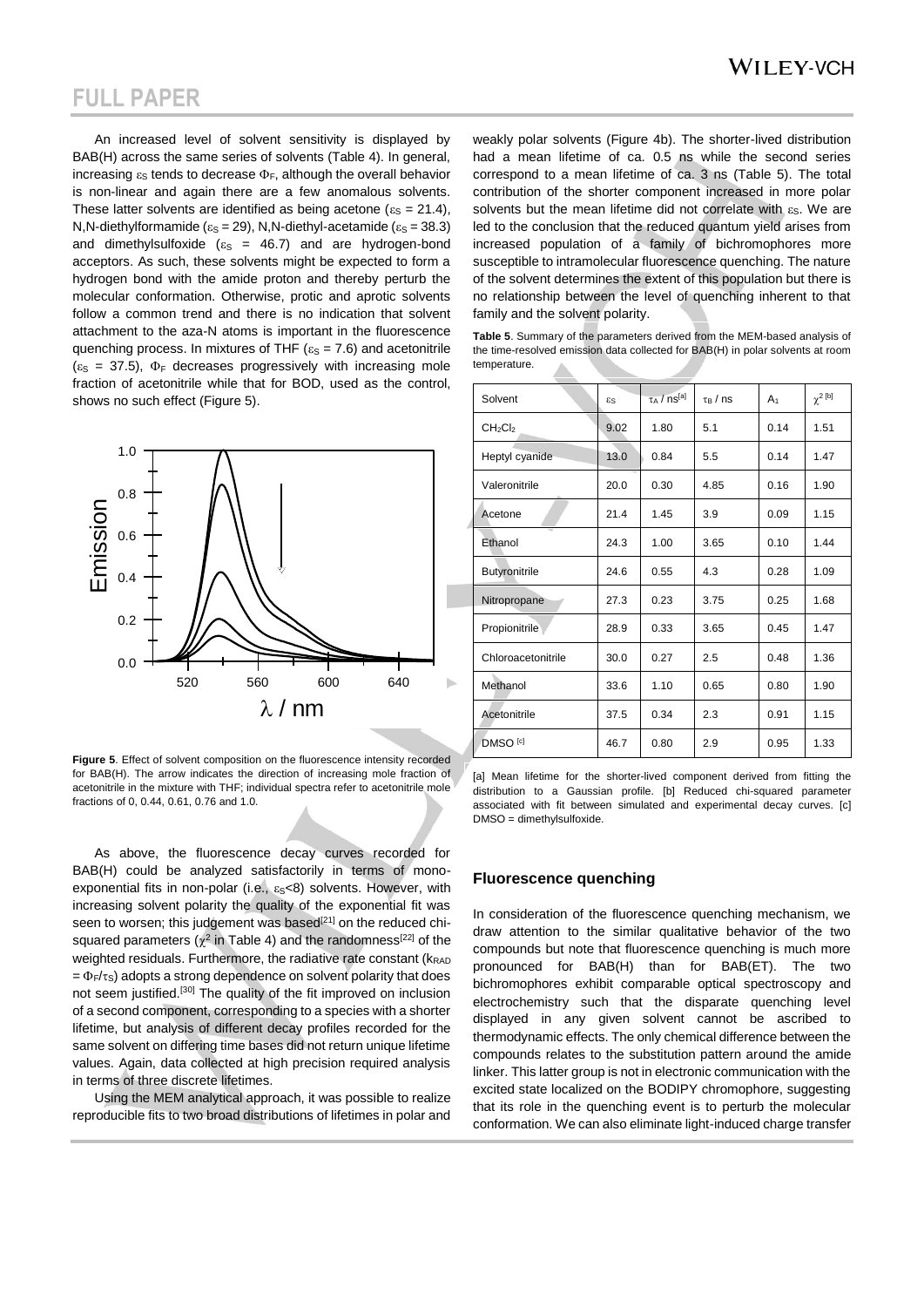between BODIPY and 1,10-phenanthroline as playing an important role since such processes are thermodynamically unfavorable, unless the latter unit is protonated. Consideration of the cyclic voltammograms and taking due allowance for the excitation energy of the BODIPY chromophore, as derived from the intersection of normalized absorption and fluorescence spectra, indicates that light-induced charge transfer between the two BODIPY units is weakly exergonic in  $CH_2Cl_2$  solution. Indeed, the thermodynamic driving force  $(-\Delta G_{\text{CS}})$  is 50 meV in the absence of electrostatic effects. This mechanism remains the most likely cause of the observed emission quenching in the target bichromophores and it is well established<sup>[31]</sup> that the thermodynamics for light-induced charge transfer are sensitive to the nature of the solvent. It might be mentioned that other molecules containing two BODIPY-based chromophores have reported excimer emission,<sup>[32]</sup> dimerization<sup>[33]</sup> and light-induced charge transfer<sup>[34]</sup> in fluid solution.

Based on existing theoretical principles,<sup>[31,35,36]</sup> the effects of changes in solvent polarity and mutual separation distance between the reactants on  $\Delta G_{CS}$  were simulated. The results are compiled in the Supporting Information in terms of driving force, solvent re-organization energy and overall activation energy. At any given separation distance,  $\Delta G_{CS}$  decreases sharply with increasing  $\varepsilon_{\rm S}$  but the general effect tends to saturate at high dielectric constant (i.e.,  $\varepsilon_{\rm S}$  = 10). Similarly, at a given  $\varepsilon_{\rm S}$ ,  $\Delta G_{\rm CS}$ decreases with decreasing separation distance but tends towards a plateau as  $R_{CC}$  exceeds ca. 10 Å. Similar effects are found for the activation energy, which requires knowledge of the reorganization energy. Most of the change is expected to occur for weakly polar solvents at quite short separations.<sup>[36,37]</sup> Although charge-transfer quenching will become more significant in polar solvents, the calculated changes in thermodynamic effects cannot explain the solvent-induced variations in fluorescence seen for these bichromophores. There are no differences in  $\Delta G_{CS}$  between BAB(ET) and BAB(H) but the level of fluorescence quenching is quite disparate. Taking into account the MEM-derived results, we can conclude that there must be an accompanying solventinduced structural change<sup>[38]</sup> and we now examine this possibility using molecular modelling.

#### **Computational studies made with BAB(ET)**

Molecular modelling studies (DFT, B3LPY, 6-31G(d,p) were made with a view to better understand the mechanism of lightinduced electron transfer in the two bichromophores. Starting firstly with BAB(ET), model calculations indicate that the carbonyl groups are hindered from adopting a planar orientation with the 1,10-phenanthroline unit because of steric crowding. Instead, the lowest-energy configuration has the two carbonyl groups sitting almost perpendicular to the plane of the 1,10-phenanthroline nucleus. This gives rise to two interconvertible species; namely, the opposite structure having oxygen atoms pointing away from each other and the adjacent structure having the oxygen atoms pointing in the same direction (Chart 2). For structures generated *in vacuo*, each amide group adopts the *cis*-geometry, with the opposite form providing the more stable species. The same situation holds for structures calculated in a solvent reservoir of  $\varepsilon_{\rm S}$ = 20. However, in weakly polar solvent, there is increased likelihood that one of the carbonyl groups adopts the *trans*geometry. In water, the lowest-energy conformation has both carbonyl groups existing as the *trans*-species, although the mixed *trans*/*cis* geometry is only marginally less stable in polar media. This matrix of computed structures is illustrated by way of Chart 2 and it might be stressed that it is not possible to generate a reasonable geometry for the hypothetical *cis*/*cis* species in the adjacent form because of severe steric crowding.



**Chart 2**. Effect of solvent polarity on the computed energies for the various conformers predicted for BAB(ET). The upper panel shows energies in kcal/mol and B-B separation distances for opposite and adjacent species; the values given in parenthesis are the solvent dielectric constants. The lower panel shows the anticipated structural evolution as the dielectric constant increases.

Calculations made for  $\varepsilon_{\rm S}$  = 20 suggest the presence of several barriers for rotation of the carbonyl unit around the plane of the 1,10-phenanthroline residue. Thus, starting from the adjacent *trans*/*trans* geometry and rotating a single carbonyl group, the first barrier to be encountered relates to the ethyl group moving into space occupied by the *meso*-phenyl ring of the second BODIPY unit. This barrier is slightly less than 20 kcal/mol but can be reduced by concerted motion of the opposing phenyl ring. A more substantial barrier is raised by close approach of the ethyl-CH<sup>2</sup> group to the 3-H atom of the aza-aromatic unit, followed by a less severe clash between the ethyl- $CH<sub>3</sub>$  group and the same proton. These latter barriers are essentially insurmountable at ambient temperature and restrict the direction through which the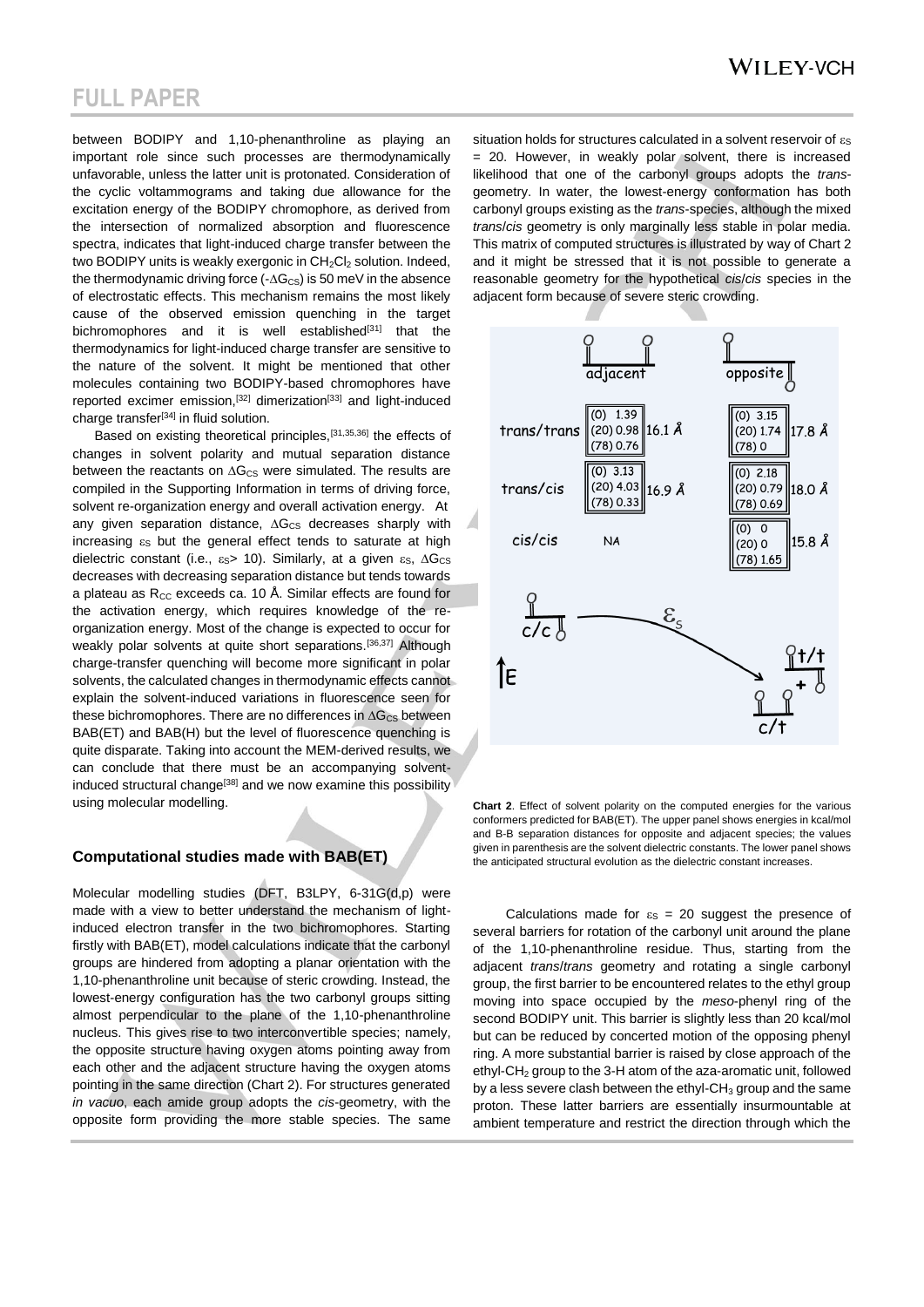carbonyl group can oscillate between opposite and adjacent sites (Figure 6a).

For the mixed *cis*/*trans* species, the carbonyl groups show only a minor preference for the opposite configuration, the difference in energy between opposite and adjacent species being only a few kcal/mol at  $\varepsilon_{\rm S}$  = 20. Full rotation around the *cis*amide is not possible because of severe steric clashes. The energy-minimized geometry has the carbonyl group on the *cis*amide lying  $85^{\circ}$  to the plane of the 1,10-phenanthroline residue. Rotation in one direction causes the BODIPY unit to fold back onto the 1,10-phenathroline nucleus while rotation in the other direction brings the phenyl ring on the *cis*-amide into contact with the 1,10-phenanthroline H3 atom (Figure 6b). With the carbonyl groups in the adjacent configuration, rotation brings the BODIPY unit into contact with the ethyl group on the other amide. Interconversion between the opposite and adjacent configurations is possible only with concerted movement of the other BODIPY-based arm.



**Figure 6**. Rotational barriers computed for progressive twisting of one of the carbonyl groups present in BAB(ET) in a solvent reservoir with dielectric constant equal to 20. Panel (a) refers to the all-*trans* form with zero degrees representing the opposite form. Panel (b) refers to the *cis*-*trans* species with rotation around the *cis*-amide. Here, the energy-minimized geometry corresponds to a dihedral angle of  $80^\circ$ .

Similar calculations were performed for isomerisation of the amide group, starting with the *trans*/*trans* species with the adjacent configuration. Allowing rotation in one direction, an energy profile for isomerisation around the C-N bond<sup>[39]</sup> shows the maximum barrier of ca. 20 kcal/mol occurring at  $90^\circ$ , as might be expected.<sup>[40]</sup> As the solvent polarity increases, the barrier height is raised[41] for *trans*-to-*cis* isomerisation but decreases for the reverse step by a few kcal/mol for  $\varepsilon_{\rm S}$  = 40. Rotation in the opposite direction imposes an insurmountable barrier, in excess of 100

kcal/mol, which arises from steric clashes between the two BODIPY units (Figure 7). The corresponding *cis*-isomer cannot be reached by this route. A similar barrier was observed for isomerisation from the opposite configuration, although here the *cis*-isomer is the more favored product in moderately polar solvents.

Molecular dynamics simulations made for the all-*trans* tautomer in a bath of water molecules (50 x 50 x 50  $\mathrm{\AA}^{3}\mathrm{^{[42]}}$  using the AMBER-03 force field<sup>[43]</sup> indicate that the main structural motions relate to fluctuation of the carbonyl group around its connection to the 1,10-phenanthroline nucleus. At 250K, there is no suggestion for isomerisation of the amide bond on the time scale of the simulations. Likewise, the carbonyl group does not alternate between adjacent and opposite configurations. The all*cis* species oscillates around the mean geometry without switching to the *trans*-form, at least on short simulations. As such, the two BODIPY units sample many different mutual orientations but remain at crude B-B separations of ca. 14-20 Å, regardless of starting geometry. None of these migratory pathways brings the BODIPY units into direct contact.



**Figure 7**. Rotational barrier computed for isomerization of an amide group for BAB(ET) in a solvent reservoir with dielectric constant equal to 20. Zero degrees corresponds to the *cis*-geometry.

#### **Computational studies made with BAB(H)**

Attention now turns to the bichromophore built around primary amide linkages. In order to avoid repulsion between lone pairs localized on O and aza-N atoms, the preferred dihedral angle for the carbonyl group and the heterocycle is ca.  $90^0$ . This configuration might be stabilized by hydrogen bonding between the carbonyl O atom and an ortho-phenyl-H atom.<sup>[44]</sup> Again, there exists the possibility for opposite and adjacent forms but these possess similar heats of formation and give rise to comparable distances between the appended BODIPY residues. The energyminimized geometry has the amide bond in the *trans*configuration<sup>[45]</sup> for all solvent polarities. However, the energy difference between the all-*trans* and *cis*/*trans* species becomes negligible at high dielectric constant. As such, in highly polar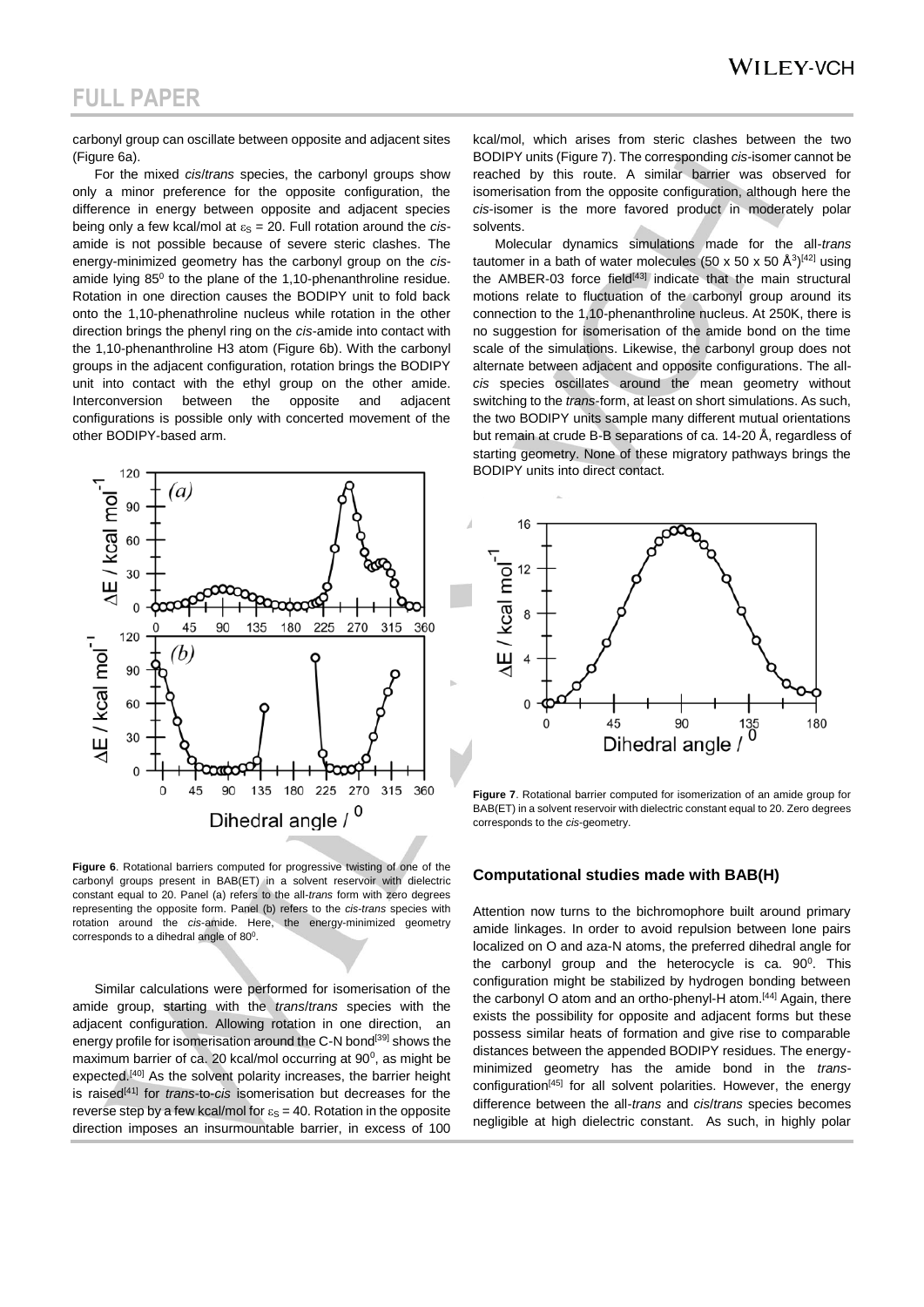solvents we would expect to attain almost equal populations of the all-*trans* and *cis*/*trans* species.

**Figure 8**.Rotational barriers calculation for motion of the carbonyl group around

the 1,10-phenathroline nucleus for (a) the *all-trans* and (b) *all-cis* geometries.

An energy profile<sup>[46]</sup> for rotation of the carbonyl group around the connection with the 1,10-phenanthroline nucleus, while retaining the *trans*-geometry, shows a modest barrier due to repulsion between the lone-pairs on carbonyl group and aza-N atom. The height of this barrier decreases in polar solvents and amounts to *ca*. 4 kcal/mol for  $\varepsilon_s = 20$ . Clearly, this dihedral angle will cover a wide variance under ambient conditions. There are small differences in the calculated energies of the adjacent and opposite configurations, with increased solvent polarity moving the equilibrium position in favor of the former. This has a small effect on the average distance between the two BODIPY residues, but these units remain well separated in all cases for the *trans*geometry.

The corresponding *cis*-amide[47] in the mixed *cis*/*trans* species positions the carbonyl group orthogonal to the heterocycle. Rotation in one direction is blocked by steric clashes between the two BODIPY residues. In the other direction, rotation is blocked by clashes between the phenyl ring and the 1,10-phenanthroline H3 atom. As such, the *cis*-species has the propensity to being the two BODIPY units into unusually close proximity.

The barrier for isomerisation of the amide bond is calculated<sup>[48]</sup> to be *ca*. 15 kcal/mol for  $\varepsilon_{\rm S} = 20$  but steric crowding between the two BODIPY residues prevents formation of the all*cis* species. Calculations made for BAB(H) *in vacuo* give a barrier for isomerisation of ca. 32 kcal/mol but this falls to slightly less than 15 kcal/mol in polar solvent. In fact, the barrier height $[49]$ becomes almost independent of solvent polarity for  $\varepsilon_{S}$ >10. We might expect that isomerisation will be too slow to be competitive

with decay of the excited-singlet state but can take place for the ground state. Furthermore, in non-polar solvent, the all-*trans* species will dominate but a mixture of all-*trans* and *cis*/*trans* species should abound in solvents of higher polarity. The *trans*species can sample a wide variety of configurations via rotation of the carbonyl group but the *cis*-species experiences more restricted rotation. This situation seems to be in good accord with the MEM analysis in terms of there being two distinct groups of conformers.[50]

#### **Relationship between fluorescence quenching and molecular structure**

We raise the hypothesis that the only viable mechanism able to account for the observed solvent effect on the emission properties of the BODIPY unit in these bichromophores is light-induced charge transfer<sup>[31,34,51]</sup> between the terminal dyes. As such, it is instructive to enquire if the proposed changes in molecular conformation can explain the experimental observations. For BAB(ET), the two BODIPY units are held apart under all reasonable conditions to such an extent that through-space charge transfer<sup>[52]</sup> is unlikely to compete effectively with the inherent radiative and nonradiative decay routes. Fluorescence quenching is ineffectual for this compound, except in strongly polar media. Polar solvent promotes conversion of the *cis*-species to the corresponding *trans*-tautomer. Our modelling studies would suggest that, in strongly polar media, the bichromophore should persist as a mixture of all-*trans* and *cis/trans* isomers. Combining this result with the fluorescence behavior, we can speculate that the *trans*-geometry provides a better conduit<sup>[53]</sup> for through-bond charge transfer. The long pathway so involved,<sup>[54]</sup> together with the modest thermodynamic driving force, means emission quenching will be kept at a minimum, as is observed. The mean difference between the two sets of emission lifetimes, taken together with the lifetime of the control compound, translates to a ratio of rate constants for charge-separation of 2-fold in favor of the *trans*-amide.

There is, in fact, ample evidence to indicate that the *trans* geometry provides a better pathway for super-exchange interactions in many different types of molecular bridge.[55-58] This is attributed to improved electronic coupling and nicely explains the observations made with BAB(ET). The computational studies suggest that the all-*cis* species will predominate in non-polar solvents and also in weakly polar media. Strongly polar solvents, however, trigger the switch to the *trans*-geometry and we would expect to see increased population of the *trans/cis* species in the more polar solvents. Isomerisation is unlikely to be competitive with inherent deactivation of the excited-state. Instead, illumination of the ground-state equilibrium will produce a distribution of geometries that do not interconvert on the existing time scale. This situation would equate to two families of conformers, each displaying a range of nonradiative rate constants representing the mean geometry at the moment of excitation. In turn, this would lead to the type of distributed lifetimes consistent with the MEM analysis.

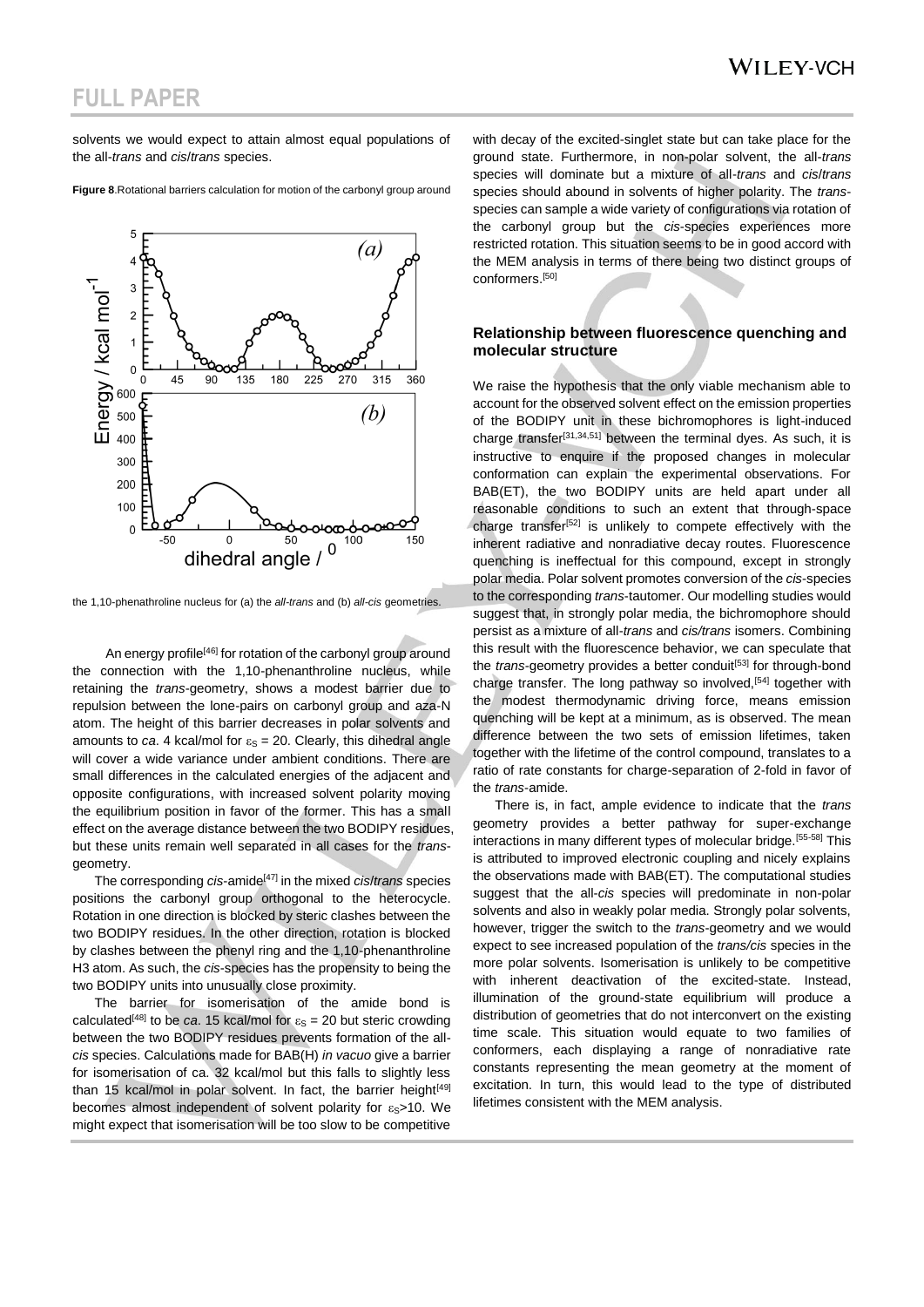

**Figure 9**. Snapshots of molecular conformations representing the important distributions for all-trans (uppermost panel), mixed-cis/trans (central panels), and all-cis (lower panel) geometries for BAB(H) in solution.

### **WILEY-VCH**

Quite unexpectedly, there are major structural differences between BAB(ET) and BAB(H) caused by internal steric crowding and/or electronic effects. Fluorescence quenching becomes more significant for BAB(H), although the thermodynamic driving force is the same as that for BAB(ET) and there is a similar sensitivity towards solvent polarity. Calculations made for BAB(H) predict that the *trans* geometry is favored in all solvents, this being the opposite situation to that found for BAB(ET), but polar solvent promotes transformation to the *cis* isomer. In non-polar solvents, we would expect to see only the all-*trans* species. Increasing the solvent polarity raises the possibility for finding *trans*/*cis* species.

By analogy to BAB(ET), increasing the contribution of the *cis*species might be expected to extinguish through-bond charge separation. This would restore fluorescence. However, for BAB(H) the *cis*/*trans* species has the two BODIPY units close together, contact being possible in the extreme case, while rotation around one of the carbonyl groups further reduces the edge-to-edge separation (Figure 9). As such, the *cis*-isomer can be expected to promote through-space, light-induced charge separation<sup>[57]</sup> between the two BODIPY units. This situation would introduce a short-lived component into the decay records in polar solvents. Since each isomer samples a variety of conformations, the lifetime distributions provided by the MEM analysis appear to mirror the solvent-induced conformational change.

It might be noted that transient absorption spectral studies did not indicate the formation of an intermediate species with a lifetime longer than that of the excited-singlet state. Thus, laser excitation of BAB(ET) in deaerated CH<sub>3</sub>CN solution at 400 nm indicated the presence of the  $S_1$  state immediately after the pulse. This species is recognized by strong bleaching the lowest-energy absorption transition centred at around 525 nm, together with weak absorption bands at higher and lower energy. There is an accompanying contribution from stimulated fluorescence. The signal decays with an approximate lifetime of  $3.0 \pm 0.7$  ns to restore the pre-pulse baseline. Although the decay kinetics are not strictly mono-exponential, global analysis of the transient spectra recorded at different time delays showed only the  $S_1$  state to be present. The same conclusion was reached for BAB(H) in CH3CN, where the recovery of the transient bleaching signal at 525 nm could be analysed as the sum of two exponential terms, with lifetimes of  $0.4 \pm 0.1$  (80%) and  $2.1 \pm 0.5$  (20%) ns. Again, no transient species could be observed. This behavior is not unusual and indicates that subsequent charge recombination occurs on a faster time scale than does light-induced charge transfer.[59] The former process will be assisted by electrostatic attractive forces that should minimize separation between the two BODIPY units.

### **Conclusions**

This work has shown that the amide linkage provides for multiple molecular conformations that differ in terms of their propensity to promote either through-bond or through-space charge transfer. In addition to isomerisation around the central C-N amide bond, structural complications arise from electronic interactions between the carbonyl O atom and the aza-N atom of the 1,10 phenanthroline unit. Indeed, the BODIPY-based arms attached to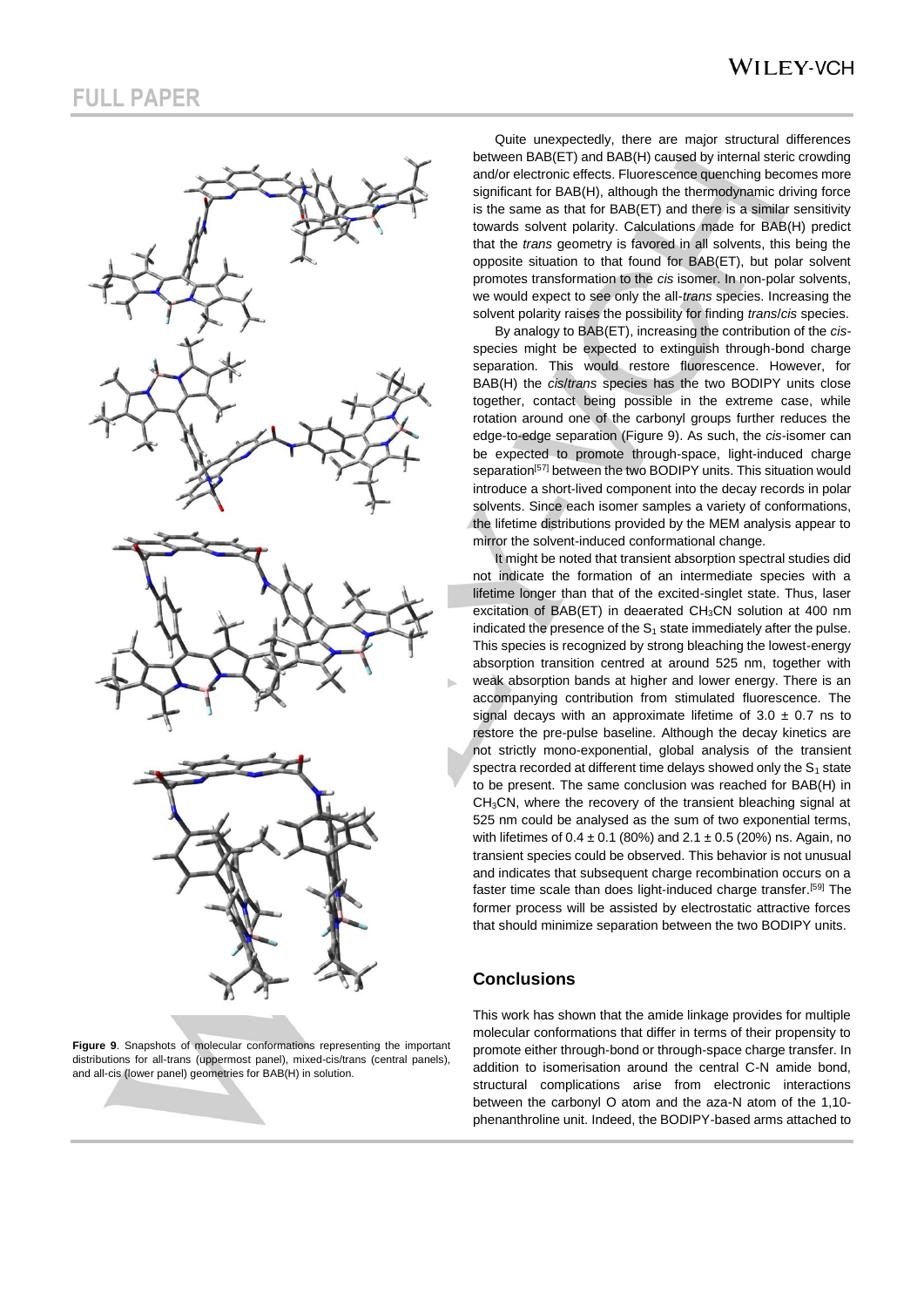the heterocyclic linker provide a crude cavity wherein hydrogenbonding and steric interactions further restrict conformational freedom to such an extent that the two target compounds appear structurally distinct. This situation is exemplified by the realization that BAB(ET) adopts the *cis*-geometry while BAB(H) takes up the *trans*-geometry. These various conformations influence the quantum yield for fluorescence from the BODIPY appendages, but quenching is kept to a minimum by limited thermodynamics. It seems likely that these effects could be greatly amplified by appropriate choice of the terminals. Thus, the amide linkage might offer some unusual opportunities to switch between emissive and dark states under suitable stimulation. This situation is made possible because the absolute energies of the various tautomers are quite comparable while rotational barriers will impose kinetic limitations at the excited-state level.

### **Experimental Section**

Experimental details for the synthesis of the target compounds are provided as part of the Supporting Information. Solvents used for the spectroscopic studies were obtained from commercial sources and were checked for fluorescent impurities before use. Absorption spectra were recorded with a Hitachi U-3310 spectrophotometer while emission spectra were recorded with a Hitachi F-4500 spectrophotometer. Fluorescence spectra were recorded for optically dilute solution, the absorbance being less than 0.1 at the excitation wavelength, and were fully corrected for any instrumental imperfections. Fluorescence quantum yields were recorded relative to monomeric BODIPY derivatives already reported in the literature. Emission lifetimes were recorded via time-correlated, single photon counting methodologies using a short duration laser diode emitting at 505 nm for excitation. Quantum chemical calculations were made with TURBOMOLE and are described in more detail in the Supporting Information.

#### **Acknowledgements**

We thank Newcastle University, BRNS (BARC), and ECPM-Strasbourg for their financial support of this work. Dr. J. G. Knight (Newcastle University) is acknowledged for many helpful discussions on the chemistry of the amide bond.

**Keywords:** conformational exchange • isomerization • fluorescence • charge transfer • BODIPY dyes

- [1] D. Whitford, *Proteins: Structure and Function*, John Wiley & Sons, Chicester, 2005 (ISBN 0-471-49893-9).
- [2] N. Seward, H.-D. Jakubke, *Peptides: Chemistry and Biology*, Wiley-VCH, 2<sup>nd</sup> Edition, Weinheim, 2009 (ISBN 978-3-527-31867-4).
- [3] E. Iglesias, L. Montenegro, *J. Chem. Soc., Faraday Trans*. **1996**, *92*, 1205-1212.
- [4] a) D. B. Brown, M. B. Robin, R. D. Burbank, *J. Am. Chem. Soc.* **1968**, *90*, 5621-5622: b) D. P. Fairlie, T. C. Woon, W. A. Wickramasinghe, A. C. Willis, *Inorg. Chem.* **1994**, *33*, 6425-6428: c) C. R. Kemnitz, M. J. Loewen, *J. Am. Chem. Soc.* **2007**, *129*, 2521-2528: d) E. M. Duffy, D. L. Severance, W. L. Jorgensen, *J. Am. Chem. Soc*. **1992**, *114*, 7535-7542: e) J. Zhang, M. W. Germann, *Biopolym*. **2011**, *95*, 755-762.
- [5] (a) H. B. Schlegel, P. Gund, E. M. Fluder*, J. Am. Chem. Soc*., **1982**, *104*, 5347-5351. (b) K. B. Wiberg, P. R. Rablen, D. J. Rush, T. A. Keith, *J. Am. Chem. Soc*. **1995**, *117*, 4261-4270.
- [6] K.Kamiya, M. Boero, K. Shiraishi, A. Oshiyama, *J. Phys. Chem. B***2006**, *110*, 4443-4450.
- [7] P. I. Nagy, *Biochem. Pharmacol.***2013**, *S4*, 1-23.
- ]8] P. J. Cragg, *Supramolecular Chemistry: From Biological Inspiration to Biomedical Applications*, Springer, Dordrecht, 2010 (ISBN 978-90-481- 2581-4).
- [9] a) A. Loudet, K. Burgess, *Chem. Rev.* **2007**, *107*, 4891–4932: b) G. Ulrich, R. Ziessel, A. Harriman, *Angew. Chem. Int. Ed.* **2008**, *47*, 1184– 1201: c) N. Boens, V. Leen, W. Dehaen, *Chem. Soc. Rev.* **2012**, *41*, 1130–1172: d) A. Kamkaew, S. H. Lim, H. B. Lee, L. V. Kiew, L. Y. Chung, K. Burgess, *Chem. Soc. Rev.***2013**, *42*, 77–88: e) H. Lu, J. Mack, Y. Yanga, Z. Shen, *Chem. Soc. Rev.***2014**, *43*, 4778–4823.
- [10] a) M. A. H. Alamiry, E. Bahaidarah, A. Harriman, J. H. Olivier, R. Ziessel, *Pure Appl. Chem*. **2013**, *85*, 1349-1365: b) A. Harriman, R. Ziessel, *Photochem. Photobiol. Sci*. **2010**, *9*, 960-967.
- [11] a) R. Ziessel, G, Ulrich, A. Harriman, *New J. Chem*. **2007**, *31*, 496-501: b) A. C. Benniston, G. Copley, *Phys. Chem. Chem. Phys*. **2009**, *11*, 4124-4130: c) M. Gupta, S. Mula, M. Tyagi, T. K. Ghanty, S. Murudkar, A. K. Ray, S. Chattopadhyay, *Chem. Eur. J.* **2013**, *19*, 17766−17772.
- [12] J. Rosenthal, A. B. Nepomnyashchii, J. Kozhukh, A. J. Bard, S. J. Lippard, *J. Phys. Chem. C* **2011**, *115*, 17993-18001.
- [13] V. Munoz, L. Serrano, *Nature Struc. Biol.***1994**, *1*, 399-409.
- [14] A. Ben-Naim, *Adv. Biol. Chem*. **2013**, *3*, 29-39 and references cited therein.
- [15] a) S.Mula, G. Ulrich, R. Ziessel, *Tetrahedron Lett.* **2009**, *50,* 6383–6388: b) S. Mula, K. Elliott, A. Harriman, R. Ziessel, *J. Phys. Chem. A* **2010**, *114*, 10515-10522.
- [16] a) H. Sajiki, T. Ikawa, K. Hirota, *Org. Lett.***2004**, *6*, 4977–4980: b) R. Nakario, S. Kotakonda, D. M. D. Fouchard, L. M. V. Tillekeratne, R. A. Hudson, *Org. Lett.* **2005**, *7*, 471–474.
- [17] a) C. J. Chandler, L. W. Deady, J. A. Reiss, *J. Heterocycl. Chem.***1981**, *18*, 599-601: b) D. Manna, S. Mula, A. Bhattacharyya, S. Chattopadhyay, T. K. Ghanty, *Dalton Trans.* **2015**, *44*, 1332–1340.
- [18] a) R. Ziessel, L. Bonardi, P. Retailleau, G. Ulrich, *J. Org. Chem.***2006**, *71*, 3093–3102: b) T. Bura, R. Ziessel, *Tetrahedron Lett.* **2010**, *51*, 2875– 2879: c) N. Shivran, S. Mula, T. K. Ghanty, S. Chattopadhyay, *Org. Lett.* **2011**, *13*, 5870−5873.
- [19] a) J. Karolin, L. B. A. Johansson, L. Strandberg, T. Ny, *J. Am. Chem. Soc*. **1994**, *116*, 7801-7806: b) A. Burghart, H. J. Kim, M. B. Welch, L. H. Thorensen, J. Reibenspies, K. Burgess, F. Bergstrom, L. B. A. Johansson, *J. Org. Chem*. **1999**, *64*, 7813-7819: c) H. Sunahara, Y. Urano, H. Kojima, T. Nagano, *J. Am. Chem. Soc*. **2007**, *129*, 5597-5604: d) K. K. Jagtap, N. Shivran, S. Mula, D. B. Naik, S. K. Sarkar, T. Mukherjee, D. K. Maity, A. K. Ray, *Chem. Eur. J.* **2013**, *19*, 702−708.
- [20] W. W. Qin, M. Baruah, M. Van der Auweraer, F. C. De Schryver, *J. Phys. Chem. A* **2005**, *109*, 7371-7384.
- [21] D. V. O'Connor, D. Phillips, Time-Correlated Single Photon Counting. Academic Press, New York, 1979.
- [22] K. Santa, J. C. Zhan, X.-Y. Song, E. A. Smith, N. Vaswani, J. W. Petrich, *J. Phys. Chem. B* **2016**, *120*, 2484-2490.
- [23] A. Siemiarczuk, B. D. Wagner, W. R. Ware, *J. Phys. Chem*. **1990**, *94*, 1661-1666.
- [24] R. Esposito, G. Mensitieri, S. de Nicola, *Analyst* **2015**, *140*, 8138-8147.
- [25] A. R. Katritzky, D. C. Fara, H. Yang, K. Tamm, T. Tamm, M. Karelson, *Chem. Rev*. **2004**, *104*, 175-198.
- [26] C. Reichardt, *Chem. Rev*. **1994**, *94*, 2319-2358.
- [27] Y. Q. Zhou, G. Stell, *J. Chem. Phys*. **1992**, *96*, 1507-1515.
- [28] J. Catalán, V. López, P. Pérez, R. Martin-Villamil, J.-G. Rodriguez, *Liebigs Ann*. **1995**, 241-252.
- [29] J. Catalán, C. Diaz, V. López, P. Pérez, J. L. G. De Paz, J.-G. Rodriguez, *Liebigs Ann*. **1996**, 1785-1794.
- [30] S. J. Strickler, R. A. Berg, *J. Chem. Phys*. **1962**, *37*, 814-822.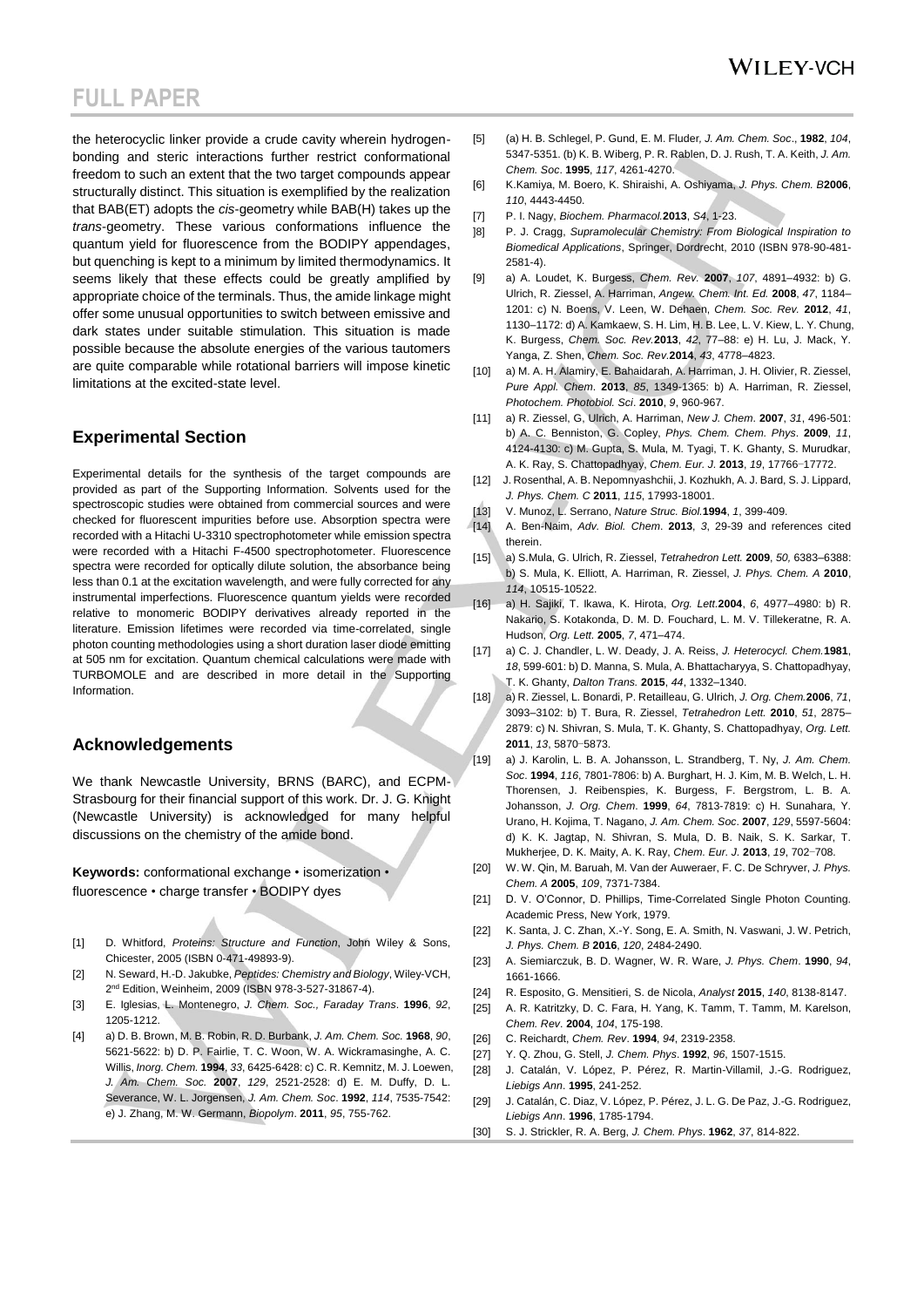- [31] a) M. R. Wasielewski, *Chem. Rev*. **1992**, *92*, 435-461: b) R. Ziessel, B. D. Allen, D. B. Rewinska, A. Harriman, *Chem. Eur. J.* **2009**, *15*, 7382- 7393.
- [32] a) M. A. H. Alamiry, A. C. Benniston, G. Copley, A. Harriman, D. Howgego, *J. Phys. Chem. A***2011**, *115*, 12111-12119: b) N. Saka, T. Dinc, E. U. Akkaya, *Tetrahedron* **2006**, *62*, 2721-2725: c) H. L. Qi, J. J. Teesdale, R. C. Pupillo, J. Rosenthal, A. J. Bard, *J. Am. Chem. Soc*. **2013**, *135*, 13558-13566.
- [33] a) A. Harriman, L. J. Mallon, B. Stewart, G. Ulrich, R. Ziessel, *Eur. J. Org. Chem*. **2007**, 3191-3198: b) A. N. Kursunlu, *Tetrahedron Lett*. **2015**, *56*, 1873-1877: c) R. Misra, B. Dhokale, T. Jadhav, S. M. Mobin, *New J. Chem*. **2014**, *38*, 3579-3585: d) S. Choi, J. Bouffard, Y. Kim, *Chem. Sci*. **2014**, *5*, 751-755: e) A. B. Nepomnyashchii, M. Broring, J. Ahrens, A. J. Bard, *J. Am. Chem. Soc*. **2011**, *133*, 8633-8645.
- [34] a) M. T. Whited, N. M. Patel, S. T. Roberts, K. Allen, P. I. Diurovich, S. E. Bradforth, M. E. Thompson, *Chem. Commun*. **2012**, *48*, 284-286: b) A. C. Benniston, G. Copley, A. Harriman, D. Howgego, R. W. Harrington, W. Clegg, *J. Org. Chem.* **2010**, *75*, 2018-2027.
- [35] P. F. Barbara, T. J. Meyer, M. A. Ratner, *J. Phys. Chem*. **1996**, *100*, 13148-13168.
- [36] a) D. Rehm, A. H. weller, *Isr. J. Chem*. **1970**, *8*, 259-271; b) D. Rehm, A. H. Weller, *Ber. Bunsen-Ges. Phys. Chem*. **1969**, *73*, 834-839; c) D. Rehm, A. H. Weller, *Z. Phys. Chem. NF* **1982**, *133*, 93-98.
- [37] G. King, A. Warshel, *J. Chem. Phys*. **1990**, *93*, 8682-8692.
- [38] T. Otosu, K. Ishii, T. Tahara, *Nature Commun*. **2015**, *6*, 7685.
- [39] A. G. Martinez, E. T. Vilar, A. G. Fraile, P. Martinez-Ruiz, *J. Phys. Chem. A* **2002**, *106*, 4942-4950.
- [40] S. Samdal, *J. Mol. Struct*. **1998**, *440*, 165-174.
- [41] Y. A. Mantz, H. Gerard, R. Iftimie, G. J. Martyna, *J. Phys. Chem. B* **2006**, *110*, 13523-13538.
- [42] V. Lounnas, S. K. Ludemann, R. C. Wade, *Biophys. Chem*. **1999**, *78*, 157-182.
- [43] C. G. Ricci, A. S. de Andrade, M. Mottin, P. A. Netz, *J. Phys. Chem. B* **2010**, *114*, 9882-9893.
- [44] D. A. Dixon, K. D. Dobbs, J. J. Valenti, *J. Phys. Chem*. **1994**, *98*, 13435- 13439.
- [45] E. Beausoleil, W. D. Lubell, *J. Am. Chem. Soc*. **1996**, *118*, 12902-12908.
- [46] M. A. Leiva, R. G. E. Morales, V. Vargas, *J. Phys. Org. Chem*. **1996**, *9*, 455-458.
- [47] G. Fischer, *Chem. Soc. Rev*. **2000**, *29*, 119-127.
- [48] Y. K. Yang, H. S. Park, *J. Mol. Struct. THEOCHEM* **2004**, *676*, 171-176.
- [49] A. Radzicka, L. Pedersen, R. Wolfenden, *Biochem*. **1988**, *27*, 4538-4541.
- [50] F. B. Dias, M. Knaapila, A. P. Monkman and H. D. Burrows, *Macromol*. **2006**, *39*, 1598-1606.
- [51] J. M. Giamo, A. V. Gusev, M. R. Wasielewski, *J. Am. Chem. Soc*. **2002**, *124*, 8530-8532.
- [52] V. Bandi, H. B. Gobeze, P. A. Karr, F. D'Souza, *J. Phys. Chem. C* **2014**, *118*, 18969-18982.
- [53] (a) R. M. Williams, *Photochem. Photobiol. Sci*. **2010**, *9*, 1018-1026. (b) B. P. Paulson, L. A. Curtiss, B. Bal, G. L. Closs, J. R. Miller, *J. Am. Chem. Soc*. **1996**, *118*, 378-387. (c) A. M. Oliver, D. C. Craig, M. N. Paddon-Row, J. Kroon, J. W. Verhoeven, *Chem. Phys. Lett*. **1988**, *150*, 366-373.
- [54] A. M. Brun, A. Harriman, V. Heitz, J.-P. Sauvage, *J. Am. Chem. Soc*. **1991**, *113*, 8657-8663.
- [55] A. C. Benniston, A. Harriman, *Chem. Soc. Rev*. **2006**, *35*, 169-179.
- [56] M. N. Paddon-Row, *Aust. J. Chem*. **2003**, *56*, 729-748.
- [57] K. Pettersson, J. Wiberg, T. Ljungdahl, J. Martensson, B. Albinsson, *J. Phys. Chem. A* **2006**, *110*, 319-326.
- [58] A. Harriman, V. Heitz, J.-P. Sauvage, *J. Phys. Chem*. **1993**, *97*, 5940- 5946.
- [59] a) K. J. Elliott, A. Harriman, L. Le Pleux, Y. Pellegrin, E. Blart, C. R. Mayer, F. Odobel, *Phys. Chem. Chem. Phys*. **2009**, *11*, 8767-8773; b) A. Harriman, K. J. Elliott, M. A. H. Alamiry, L. Le Pleux, M. Severac, Y. Pellegrin, E. Blart, C. Fosse, C. Cannizzo, C. R. Mayer, F. Odobel, *J. Phys. Chem. C* **2009**, *113*, 5834-5842.